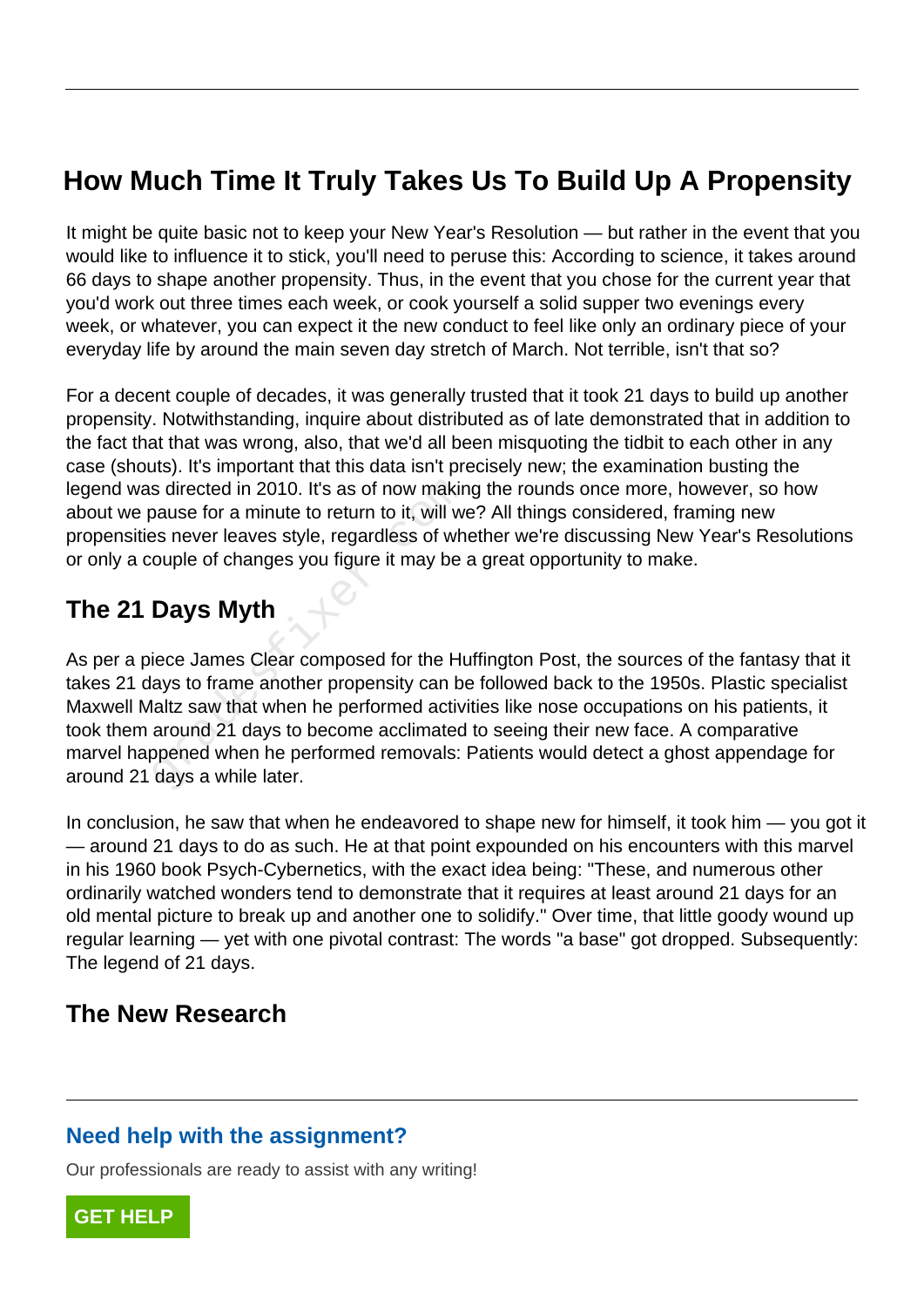In 2010, University College London directed an examination went for getting to the base of the topic of to what extent it truly takes us to build up another propensity. The examination followed 96 individuals more than 84 days (12 weeks) as they endeavored to make a day by day wellbeing/way of life change: Each member picked a dietary or action conduct — like, say, drinking a glass of water — to be embraced once day by day — e.g., after breakfast; at that point they continued to self-report how "programmed" (read: constant) the movement felt each time they did it. The analysts found that it took, all things considered, 66 days until the point that the conduct achieved top levels of automaticity.

## **The Caveats**

It's important, however, that there was a great deal of variety inside every member's outcomes amid the UCL consider; for instance, it took one individual just 18 days to achieve crest automaticity, while another didn't arrive at all before the finish of the 84 days (it was evaluated that this individual would most likely arrive after around 254 days). Besides, a few practices ended up ongoing more effectively than others: Simple practices like drinking a glass of water achieved automaticity rapidly, while complex ones like completing 50 push-ups took longer.

First class Daily separated the 66-day process into three 22-day stages, with a reward fourth stage to trail the 66 days are up. Here's the means by which it works:

Days 1 – 22: Put the pedal to the metal. World class Daily calls this the "be unpalatable" stage. Be vocal about the way that you're attempting to roll out an improvement, and enroll other individuals' assistance to do as such. Ask your companions, family, and associates to consider you responsible for whether you're keeping up the propensity you're endeavoring to create, or whether you're slipping again into your old ones. It's substantially harder to disillusion other individuals than it is to baffle ourselves. ongoing more effectively than others: Solutomaticity rapidly, while complex one<br>Daily separated the 66-day process in<br>ail the 66 days are up. Here's the mear<br>22: Put the pedal to the metal. World class<br>bout the way that yo

Days 23 – 44: Look internal. Right now is an ideal opportunity to take a shot at yourself. Take some real time to contemplate what you're doing, why you're doing it, what you need out of life, and how you need to speak to yourself. Knowing the reasons you're attempting to roll out the improvement you need to make will make it a considerable measure less demanding to do it.

Days 24 – 66: Keep pushing ahead. The last push is regularly the hardest, so don't give yourself a chance to begin slacking now. Discover something that will enable you to continue moving towards your objective.

Day 66 and On: Celebrate it. You've achieved your objective? Amazing! Congrats! Have a celebratory minute — as long as that celebratory minute doesn't include losing the faith. First class Daily proposes making it a yearly custom; that way, you've generally got both motivation

### **Need help with the assignment?**

Our professionals are ready to assist with any writing!